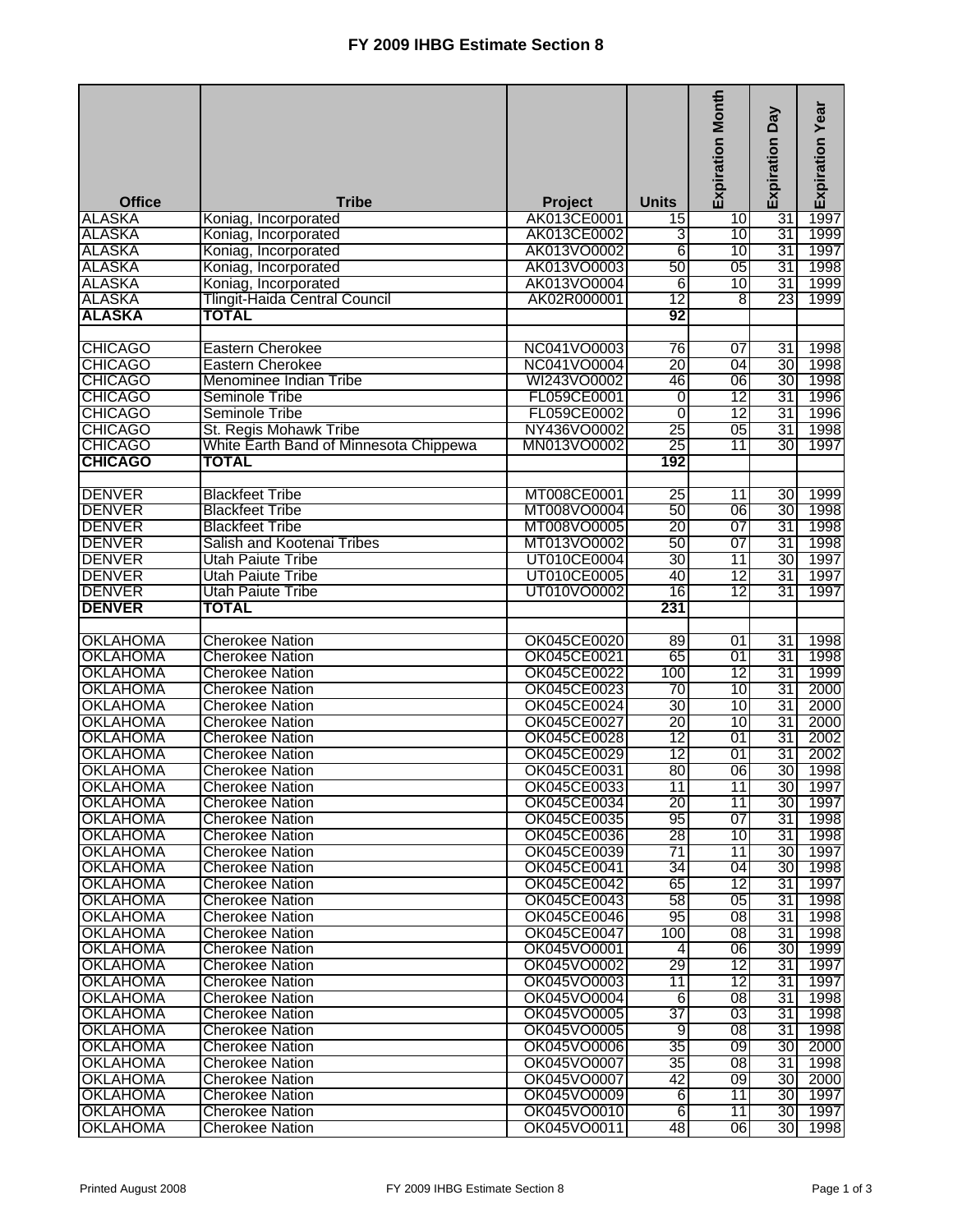|                                    |                                                  |                            |                 | <b>Expiration Month</b> | Day<br>Expiration     | <b>Expiration Year</b> |
|------------------------------------|--------------------------------------------------|----------------------------|-----------------|-------------------------|-----------------------|------------------------|
| <b>Office</b>                      | <b>Tribe</b>                                     | Project                    | <b>Units</b>    |                         |                       |                        |
| <b>OKLAHOMA</b>                    | <b>Cherokee Nation</b>                           | OK045VO0012                | 14              | 10                      | 31                    | 1998                   |
| <b>OKLAHOMA</b>                    | <b>Cherokee Nation</b>                           | OK045VO0013                | 5               | 10                      | 31                    | 1998                   |
| <b>OKLAHOMA</b>                    | <b>Cherokee Nation</b>                           | OK045VO0014                | 46              | 12                      | 31                    | 1999                   |
| <b>OKLAHOMA</b><br><b>OKLAHOMA</b> | <b>Cherokee Nation</b><br><b>Cherokee Nation</b> | OK045VO0015                | 10              | $\overline{12}$<br>12   | $\overline{31}$       | 1999                   |
|                                    |                                                  | OK045VO0016                | 13              |                         | 31                    | 1999                   |
| <b>OKLAHOMA</b>                    | <b>Cherokee Nation</b>                           | OK045VO0018                | 30              | $\overline{08}$         | 31<br>31              | 1998                   |
| <b>OKLAHOMA</b>                    | <b>Cherokee Nation</b>                           | OK045VO0048                | 30              | 10                      |                       | 1998                   |
| <b>OKLAHOMA</b>                    | Chickasaw                                        | OK047CE0021                | 12              | 01                      | 31                    | 2002                   |
| <b>OKLAHOMA</b>                    | Chickasaw                                        | OK047CE0022                | 12              | 01                      | 31                    | 2002                   |
| <b>OKLAHOMA</b>                    | Chickasaw                                        | OK047CE0023                | $\overline{21}$ | 01                      | $\overline{31}$       | 2003                   |
| <b>OKLAHOMA</b>                    | Chickasaw                                        | OK047CE0026                | 20              | 12                      | 31                    | 1997                   |
| <b>OKLAHOMA</b>                    | Chickasaw                                        | OK047CE0031                | 5               | 11                      | 30                    | 1997                   |
| <b>OKLAHOMA</b>                    | Chickasaw                                        | OK047CE0033                | 82              | 10                      | 31                    | 1997                   |
| <b>OKLAHOMA</b>                    | Chickasaw                                        | OK047CE0034                | 48              | 06                      | 30                    | 1998                   |
| <b>OKLAHOMA</b>                    | Chickasaw                                        | OK047CE0035<br>OK047CE0036 | 129             | $\overline{08}$         | 31                    | 1998                   |
| <b>OKLAHOMA</b>                    | Chickasaw                                        |                            | 15              | $\overline{08}$         | 31                    | 1998                   |
| <b>OKLAHOMA</b>                    | Chickasaw                                        | OK047CE0037                | 40              | $\overline{12}$         | 31<br>31              | 1997                   |
| <b>OKLAHOMA</b>                    | Chickasaw                                        | OK047CE0039                | 4               | $\overline{08}$         |                       | 1998                   |
| <b>OKLAHOMA</b>                    | Chickasaw                                        | OK047VO0008                | 7               | 12                      | 31                    | 1997                   |
| <b>OKLAHOMA</b>                    | Chickasaw                                        | OK047VO0009                | 7               | 12                      | 31                    | 1997                   |
| <b>OKLAHOMA</b>                    | Chickasaw                                        | OK047VO0010                | 6               | $\overline{12}$         | 31                    | 1997                   |
| <b>OKLAHOMA</b>                    | Chickasaw                                        | OK047VO0011                | 20              | $\overline{02}$         | 28                    | 1998                   |
| <b>OKLAHOMA</b>                    | Chickasaw                                        | OK047VO0012                | 5               | 11                      | 30                    | 1997                   |
| <b>OKLAHOMA</b>                    | Chickasaw                                        | OK047VO0013                | 4               | 11                      | 30                    | 1997                   |
| <b>OKLAHOMA</b>                    | Chickasaw                                        | OK047VO0014                | 4               | $\overline{11}$         | 30                    | 1997                   |
| <b>OKLAHOMA</b>                    | Chickasaw                                        | OK047VO0015                | 3               | $\overline{11}$         | 30                    | 1997                   |
| <b>OKLAHOMA</b>                    | Chickasaw                                        | OK047VO0016                | 5               | $\overline{11}$         | 30                    | 1997                   |
| <b>OKLAHOMA</b>                    | Chickasaw                                        | OK047VO0017                | 63              | 06                      | 30                    | 1998                   |
| <b>OKLAHOMA</b>                    | Chickasaw                                        | OK047VO0018                | 60              | 06                      | $\overline{30}$<br>31 | 1998                   |
| <b>OKLAHOMA</b><br><b>OKLAHOMA</b> | <b>Choctaw Nation</b><br><b>Choctaw Nation</b>   | OK049CE0006<br>OK049CE0009 | 25              | $\overline{08}$         | 28                    | 1998                   |
|                                    |                                                  |                            | 14              | 02<br>02                | 28                    | 2002                   |
| <b>OKLAHOMA</b>                    | <b>Choctaw Nation</b><br><b>Choctaw Nation</b>   | OK049CE0010                | 10              |                         |                       | 2002                   |
| <b>OKLAHOMA</b>                    |                                                  | OK049CE0011                | 96              | 11                      | 30                    | 1997                   |
| <b>OKLAHOMA</b>                    | <b>Choctaw Nation</b>                            | OK049CE0012                | 168             | 09                      | 30<br>$\overline{30}$ | 1998                   |
| <b>OKLAHOMA</b><br><b>OKLAHOMA</b> | <b>Choctaw Nation</b>                            | OK049V00010<br>OK049VO0006 | 61<br>10        | 06<br>11                | 30 <sub>l</sub>       | 1998<br>1997           |
|                                    | <b>Choctaw Nation</b>                            |                            |                 |                         |                       |                        |
| <b>OKLAHOMA</b>                    | <b>Choctaw Nation</b>                            | OK049VO0007                | 20              | 11                      | 30                    | 1997                   |
| <b>OKLAHOMA</b>                    | <b>Choctaw Nation</b>                            | OK049VO0008<br>OK049VO0009 | 10<br>25        | 11                      | 30                    | 1997                   |
| <b>OKLAHOMA</b>                    | <b>Choctaw Nation</b>                            | OK143CE0003                |                 | 02                      | 28                    | 1998                   |
| <b>OKLAHOMA</b><br><b>OKLAHOMA</b> | Peoria Tribe                                     | OK143CE0004                | 20<br>30        | $\overline{09}$         | 30 <sub>l</sub><br>30 | 1998<br>1998           |
| <b>OKLAHOMA</b>                    | Peoria Tribe<br>Peoria Tribe                     | OK143VO0001                | 10              | 09<br>06                | 30                    | 1998                   |
| <b>OKLAHOMA</b>                    | <b>Seminole Nation</b>                           | OK093CE0002                | 150             | 09                      | 30                    | 1998                   |
| <b>OKLAHOMA</b>                    | <b>TOTAL</b>                                     |                            | 2,692           |                         |                       |                        |
|                                    |                                                  |                            |                 |                         |                       |                        |
| <b>PHOENIX</b>                     | Karuk                                            | CA134VO0001                | 12              | $\overline{08}$         | 31                    | 1997                   |
| <b>PHOENIX</b>                     | Navajo Nation                                    | AZ012VO0003                | 9               | 02                      | 28                    | 1997                   |
| <b>PHOENIX</b>                     | Navajo Nation                                    | AZ012VO0006                | 50              | 08                      | 31                    | 1998                   |
| <b>PHOENIX</b>                     | Navajo Nation                                    | AZ012VO0007                | 17              | 01                      | 31                    | 2000                   |
| <b>PHOENIX</b>                     | <b>TOTAL</b>                                     |                            | 88              |                         |                       |                        |
|                                    |                                                  |                            |                 |                         |                       |                        |
| <b>SEATTLE</b>                     | <b>Coos Bay Confederated Tribes</b>              | OR036VO0001                | 30              | 09                      | 30                    | 1998                   |
| <b>SEATTLE</b>                     | Coquille Indian Tribe                            | OR038CE0001                | 19              | 02                      | 28                    | 1999                   |
| <b>SEATTLE</b><br><b>SEATTLE</b>   | Klamath Indian Tribe                             | OR037CE0001<br>WA062VO0005 | 50<br>24        | 03<br>07                | 31<br>31              | 1998<br>1998           |
| <b>SEATTLE</b>                     | Sauk-Suiattle Indian Tribe                       | OR035CE0001                |                 |                         | 30                    |                        |
|                                    | <b>Siletz Confederated Tribes</b>                |                            | 25              | 11                      |                       | 1999                   |
| <b>SEATTLE</b>                     | <b>Siletz Confederated Tribes</b>                | OR035VO0001                | 25              | 12                      | 31                    | 1997                   |